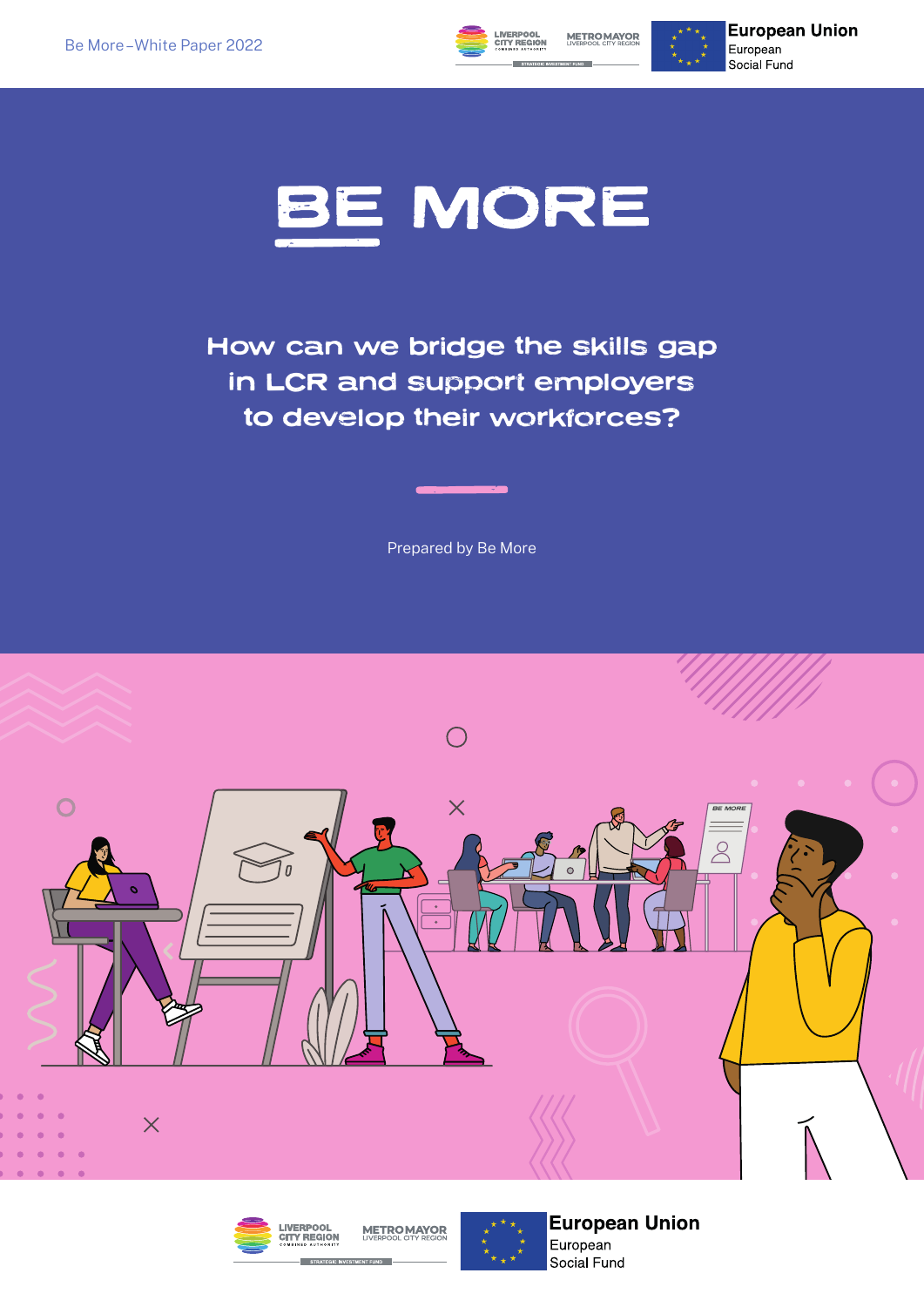

This time last year, many of us would have hoped to see the country striving towards economic recovery.

However, the business environment is still very unpredictable, with constant stresses and strains regarding Brexit and the ongoing Covid-19 pandemic. And on the ground, historic skills shortages remain a challenge for business owners.

More candidates have been entering the job market since the pandemic caused significant disruption to the labour market. With more people looking for work, it should mean it's easy for businesses to recruit – but this isn't always the case, as an increase in available workers doesn't always translate into an increase in in-demand skill sets.

Just under a third of employers have simply left positions vacant due to difficulties in finding candidates with appropriate skill sets. Three in 10 employers have trained existing employees to fill the gaps within their business. And over half say that they are overextending their workforce. Even though the skills shortage isn't a new phenomenon, it has certainly become more of a prominent issue due to Covid-19.

How can we, moving forwards, help to support employers to find the right people with the right skills? And how can we ensure that this translates into greater economic prosperity for the Liverpool City Region, as a whole?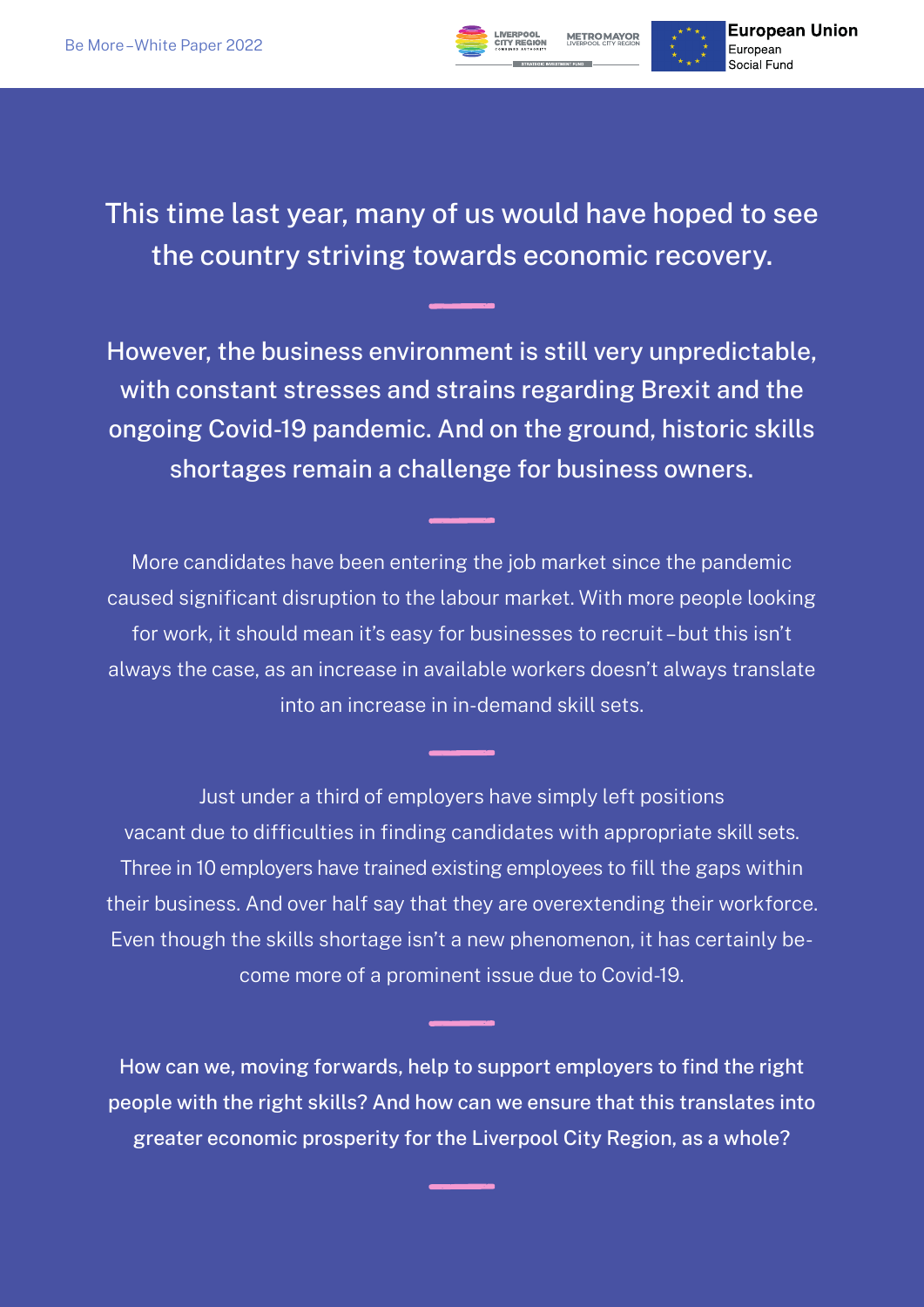

### Unemployment in the UK and across LCR

In the UK right now, unemployment and inactivity are two of the biggest economic and social issues, with national statistics highlighting that 11.3% of people aged 16-24 are currently unemployed<sup>1</sup>.

In regard to long-term youth unemployment in the UK, between September and November 2021, 20.7% of 16-24-year-olds had been out of work for 12 months and 22% had been unemployed for over 12 months.

In terms of the Liverpool City Region, the latest data shows that the unemployment rate for people ages 16-24 currently stands at 10.1%2.

With a population of around 1.5 million, this accounts for roughly 10,000 people in the same age bracket.

These figures point to a skills gap both across the country and across the Liverpool City Region. But alongside this, many people currently in employment are lacking the skills necessary to take the next steps to progress in their careers. Therefore, upskilling both those in and out of employment is paramount to the economic prosperity of LCR.

- https://commonslibrary.parliament.uk/research-briefings/sn05871/
- <sup>2</sup>Liverpool City Region Combined Authority: https://committees.parliament.uk/writtenevidence/37705/pdf/

<sup>1</sup> UK Parliament (2022) Youth Unemployment Statistics [report]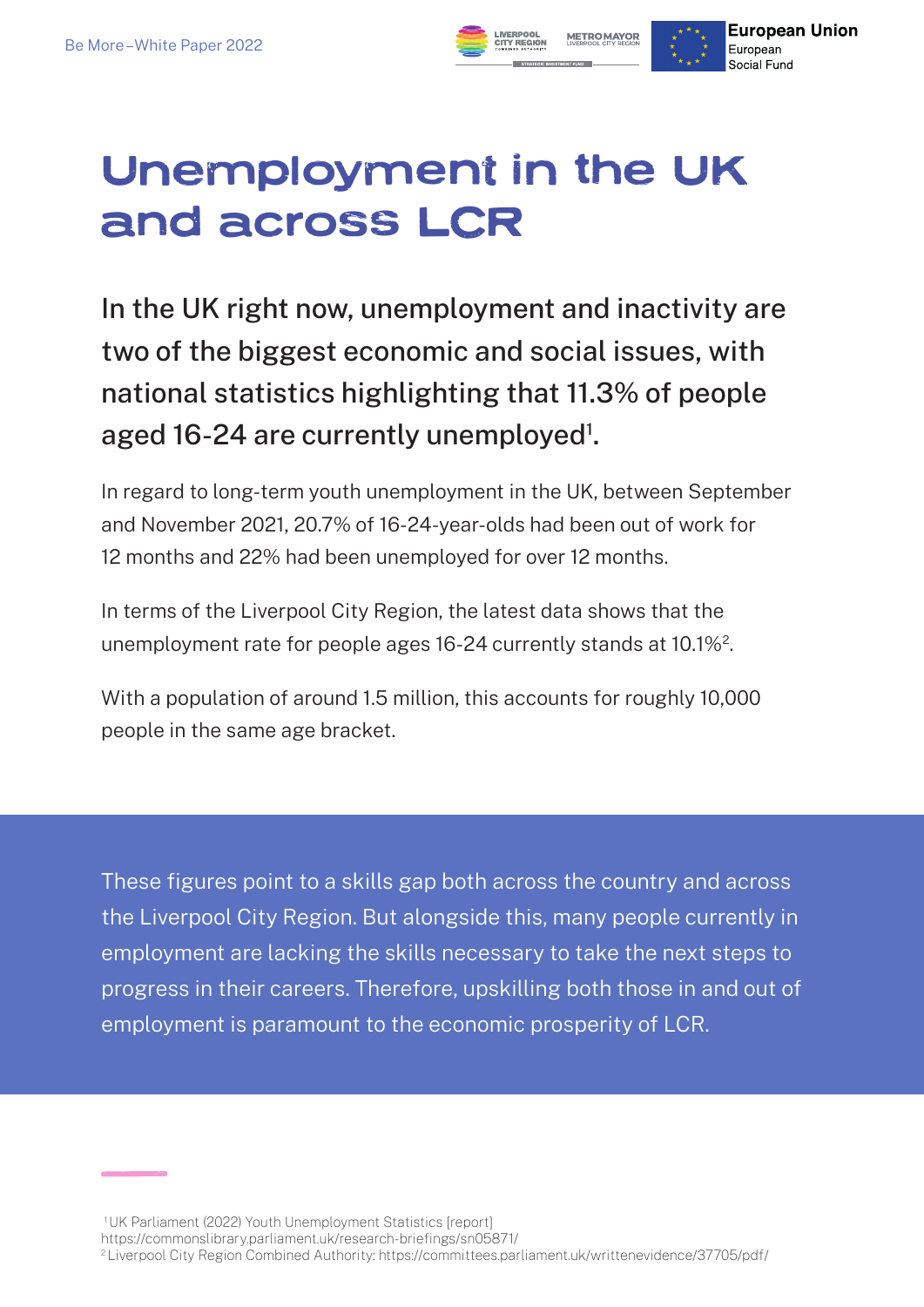

#### What is the skills gap?

Technology has changed the way we live our lives over the past few years and now means that we are more connected than ever before.

However, the rate of change is so vast that it means that employers need new and advanced skill sets to bridge the skills gap. In short, the skills gap refers to a fundamental disconnect between the skills that employers require from their employees and the skills that jobseekers possess.

The skills gap can have an impact on individuals, businesses and industries as a whole. Individuals may find that they don't have the right skills for the jobs available, meaning that some people are underqualified and others are overqualified.

This gap is also problematic for businesses, as talent pools become limited when it comes to certain areas and professions, and job roles take longer to fill which can have implications on companies.

When an issue, such as the skills gap, is so widespread and impacts entire industries, the issues become increasingly evident.

Industries could see talent shortages across the board, a lack of role-specific personnel and a lack of managers to train future workers.

We could also potentially see a high number of low-skilled people applying for a small number of low-skilled jobs. This would mean that the progress rate in certain industries would be slow, with many roles unfilled.

Gaps on this scale could have a significant impact on the economy.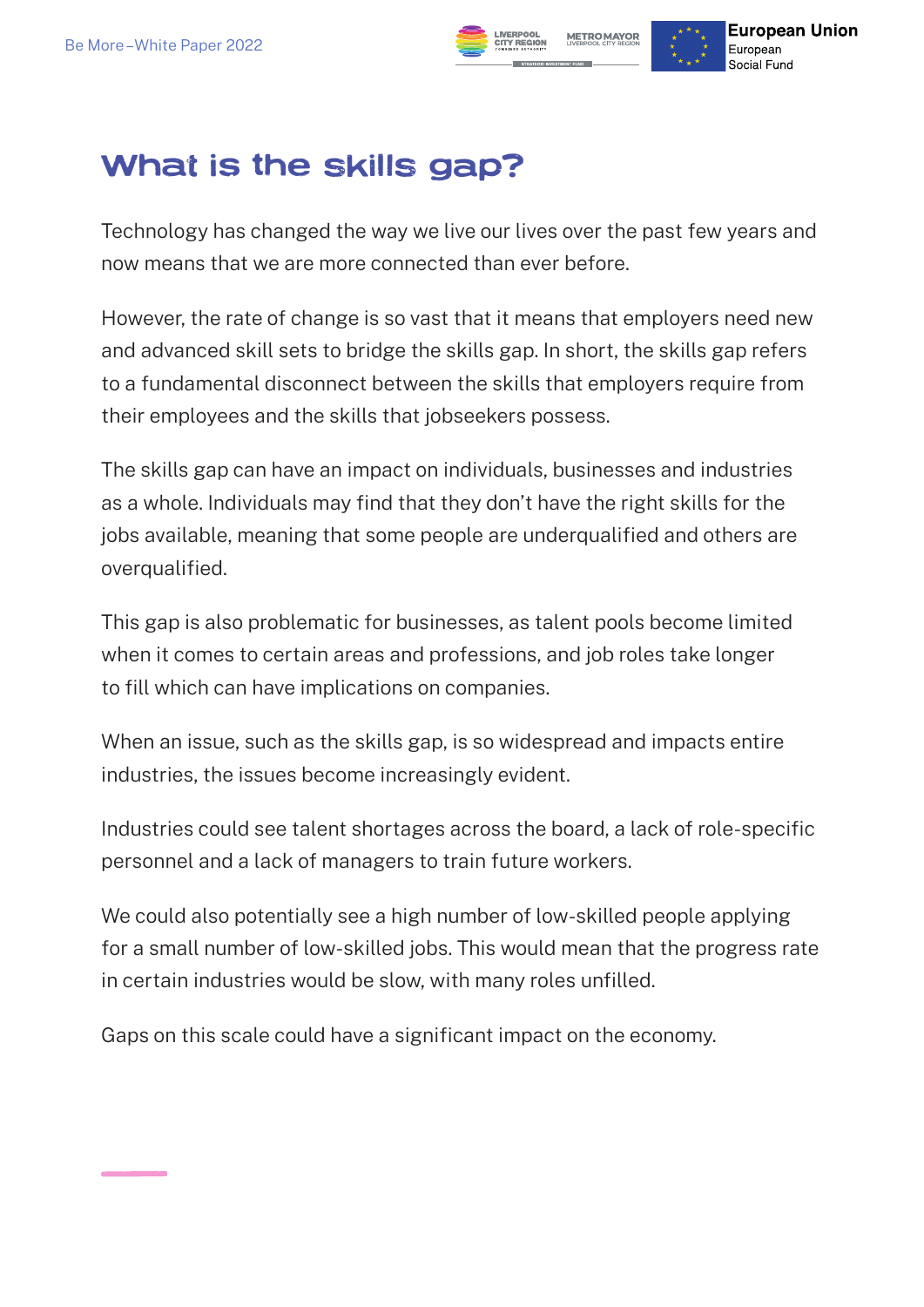

#### The skills gap in the UK

In a survey carried out by The Open University, for the Business Barometer report<sup>3</sup>, 61% of business leaders in the UK reported that their organisation is experiencing a skills shortage.

Within England, the shortage is mostly highlighted by organisations in London (71%), the North West (70%) and the North East (69%)<sup>4</sup> The overall figures are higher for businesses with 51-100 members of staff or more.

Over 64% of leaders surveyed said that they believe the skills shortage they are facing is in tune with the overall skills deficit in their local area.

#### Which skills are people lacking?

Recruitment has become a struggle across the board in the UK. The Business Barometer report highlights that skills people are lacking are: industryspecific skills (37%), technical and operations skills (33%), IT skills (32%) and managerial skills (28%)<sup>5</sup>.

In LCR, there are various basic employability skills that people are not developing, which are widening this gap. These skills are a mixture of hard and soft. Hard skills are specific and teachable, all of which can be measured and defined, and soft skills refer to skills that are less tangible and harder to quantify.

In Halton, Knowsley, Liverpool, Sefton, St Helens and Wirral, the main skills that are widening the gap include literacy, numeracy, written and verbal communication, as well as digital proficiency with the use of basic software and programmes. All of these skills are vital to thriving in the workplace, as well as being an essential building block of everyday life.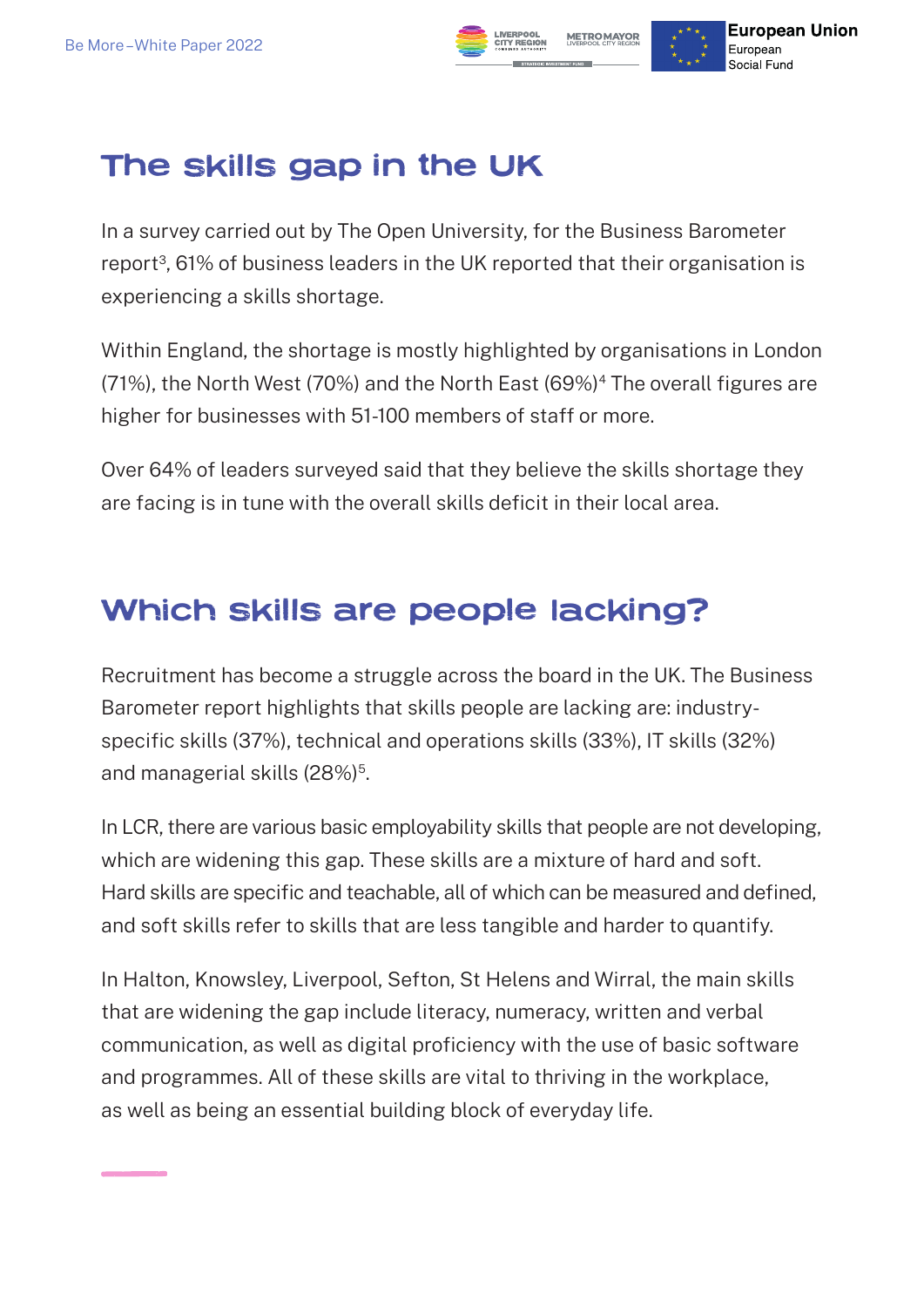### What industries and job roles need support?

The five main job roles that are currently in high demand for upskilled workers within the Liverpool City Region are nurses, social care workers, HGV drivers, warehouse workers, and customer service advisors.

**European Union** 

European Social Fund

**METROMAYOR** 

The past two years have highlighted the importance of nurses within society, and the need for these healthcare professionals has grown significantly in this period. Healthcare regulators in the UK have witnessed a sharp decline in health professionals working within the industry. They are also finding it increasingly difficult to attract qualified and competent staff, alongside meeting their recruitment targets.

Within the health and social care sector, 65% of recruiters within the industry highlighted that the skills shortage was a large factor in finding suitable candidates for vacant roles<sup>6</sup>.

According to REC (Recruitment and Employment Confederation), 72% of those recruiting for logistics and drivers indicate that the main barrier to finding suitable candidates is the ongoing skills shortage. It's also highlighted that 97% of recruiters are spending more time working on vacancies since the pandemic, with 49% saying it takes longer (up to a month) to find suitable candidates and 28% saying it takes longer than a month to find a skilled candidate<sup>7</sup>.

However, the skills gap exists on a much broader scale and the need to upskill the workforce will benefit both employers and employees in almost every sector.

https://www.open.ac.uk/business/pse-business-leaders

<sup>&</sup>lt;sup>3</sup>The Open University (2021). The Open University Business Barometer [Report]

<sup>4</sup> The Open University (2021). The Open University Business Barometer [Report] https://www.open.ac.uk/business/pse-business-leaders

<sup>&</sup>lt;sup>5</sup>The Open University (2021). The Open University Business Barometer [Report] https://www.open.ac.uk/business/pse-business-leaders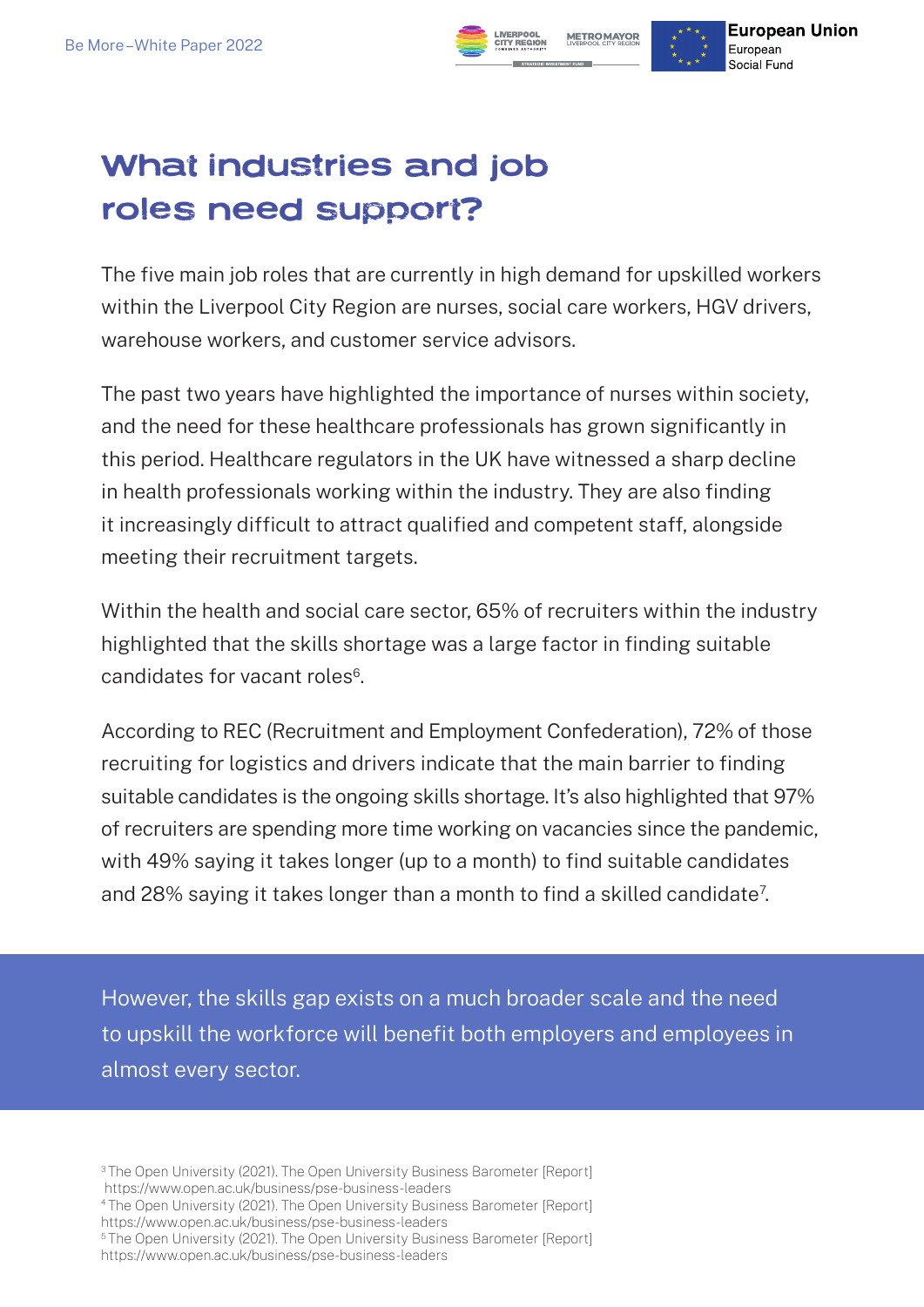

Getting people into apprenticeships across the region is an important part of bridging the existing skills gap, allowing people to learn on the job and develop new skills. Apprenticeships and practical courses provide highly relevant learning opportunities to those who undertake them, as well as equipping businesses with strong workforces to enable LCR to thrive.

**European Union** 

European Social Fund

**METRO MAYOR** 

An apprenticeship is a job with training which provides valuable and transferrable skills and knowledge, helping individuals to develop their chosen career. Compared to more traditional routes, such as further and higher education, apprenticeships provide real workplace experience, the opportunity to develop communication and life skills, and the chance to 'earn while you learn'.

As well as equipping people with the skills and qualifications they need to pursue a career in their chosen field, apprenticeships offer considerable value to employers.

According to government statistics, 74% of employers say that apprentices improve product and service quality, and 78% report improved productivity across the board, demonstrating the mutually beneficial relationship between apprentices and employers<sup>8</sup>.

<sup>6</sup> Recruitment & Employment Confederation (2021) Labour and Skills Shortages:

- https://www.rec.uk.com/our-view/research/industry-analysis/labour-and-skills-shortages-1
- 7 Recruitment & Employment Confederation (2021) Labour and Skills Shortages:

<sup>8</sup> National Apprenticeship Services (2018) A Guide For Employers [report]

https://assets.publishing.service.gov.uk/government/uploads/system/uploads/attachment\_data/file/800060/ Achieving\_the\_benefits\_of\_apprenticeships.pdf

https://www.rec.uk.com/our-view/research/industry-analysis/labour-and-skills-shortages-1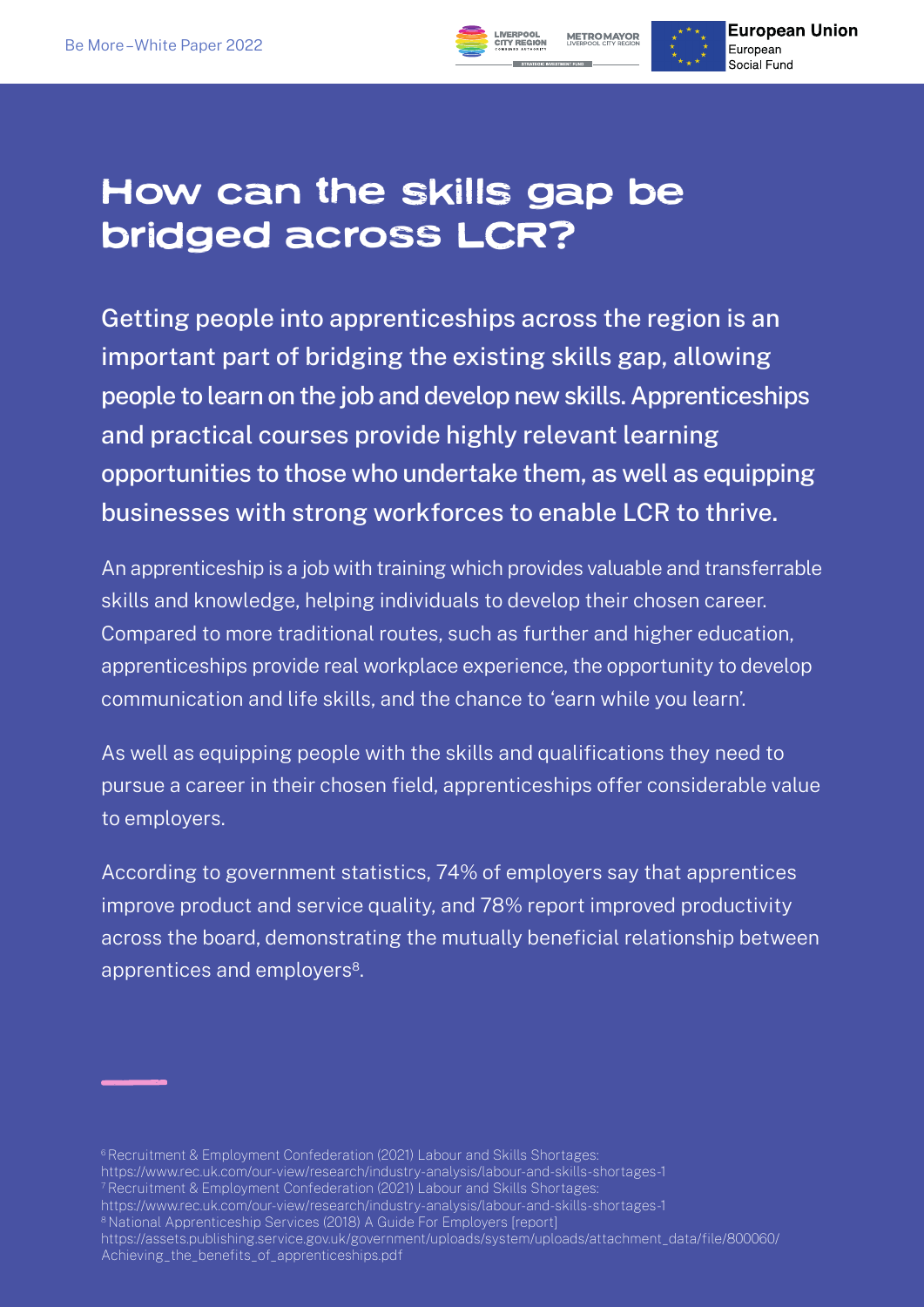

# How can Be More support your organisation?

As a skills project connecting employers and employees with learning and development opportunities, Be More is actively working to remedy the skills gap in LCR, providing businesses with opportunities to upskill, grow talent and develop the most qualified workforce possible.

From March to September, LCR-based employers will also be able to access a wide range of fully funded courses. These courses are drawn from four key areas that have been identified by LCR businesses as particular skills requirements for their workforces: Basic Business Skills, Soft Support Skills, Leadership & Management & Hospitality.

With so many options for developing your team, it can be hard to know where to start. Our Skills Brokers can help you with that too – identifying the most appropriate avenues for you to pursue. Skills Brokers work with employers in all sectors across LCR to help plug skills gaps and to identify funding routes, as well as local providers who can deliver the training they require.

Be More funding can be used to support bespoke training as well as qualifications that cannot be funded through any other funding route. Skills Brokers, therefore, understand the skills landscape at both a funding and delivery level.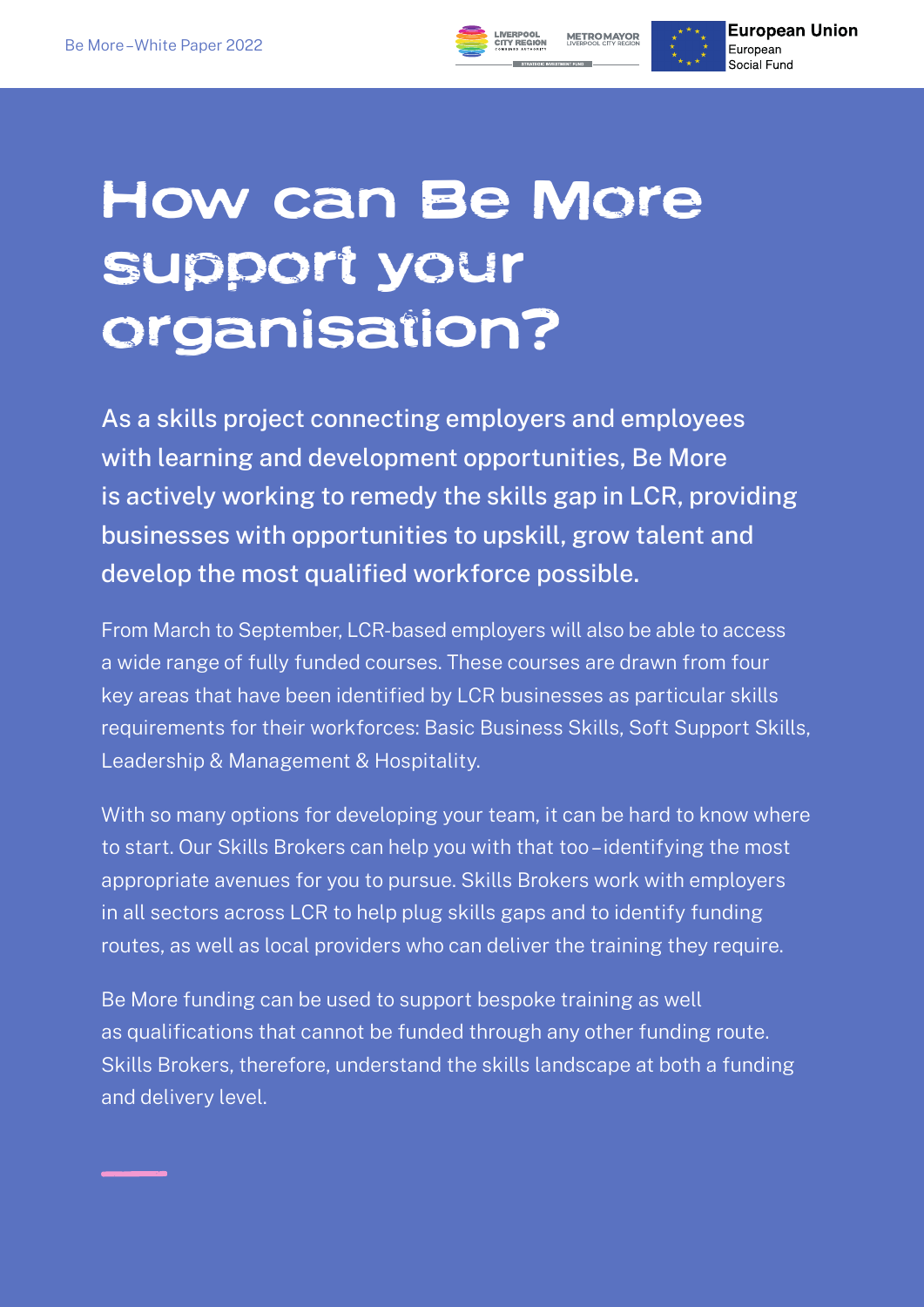



**European Union** European Social Fund

# So, what are the benefits of seeking our support to invest in your workforce?

By upskilling current staff, overall productivity is positively impacted and the quality of the work produced by employees increases due to the broadening of knowledge.

Learning and development in the workplace are also of great value in terms of knowledge sharing, allowing employees to cascade learnings to their colleagues, benefiting whole departments or indeed organisations.

Giving existing employees access to learning and development opportunities is a powerful way for employers to invest in their teams, because when employees progress, this has a material impact on the success of the business as a whole.

We have a whole host of opportunities for businesses in the region, including:

- Our Skills Brokerage Service, providing tailored support to help organisations grow
- Access to funding and grants to support learning and development. This includes access to fully funded courses.
- The opportunity to upskill existing employees through apprenticeships
- The opportunity to take on a new apprentice to add value to the team